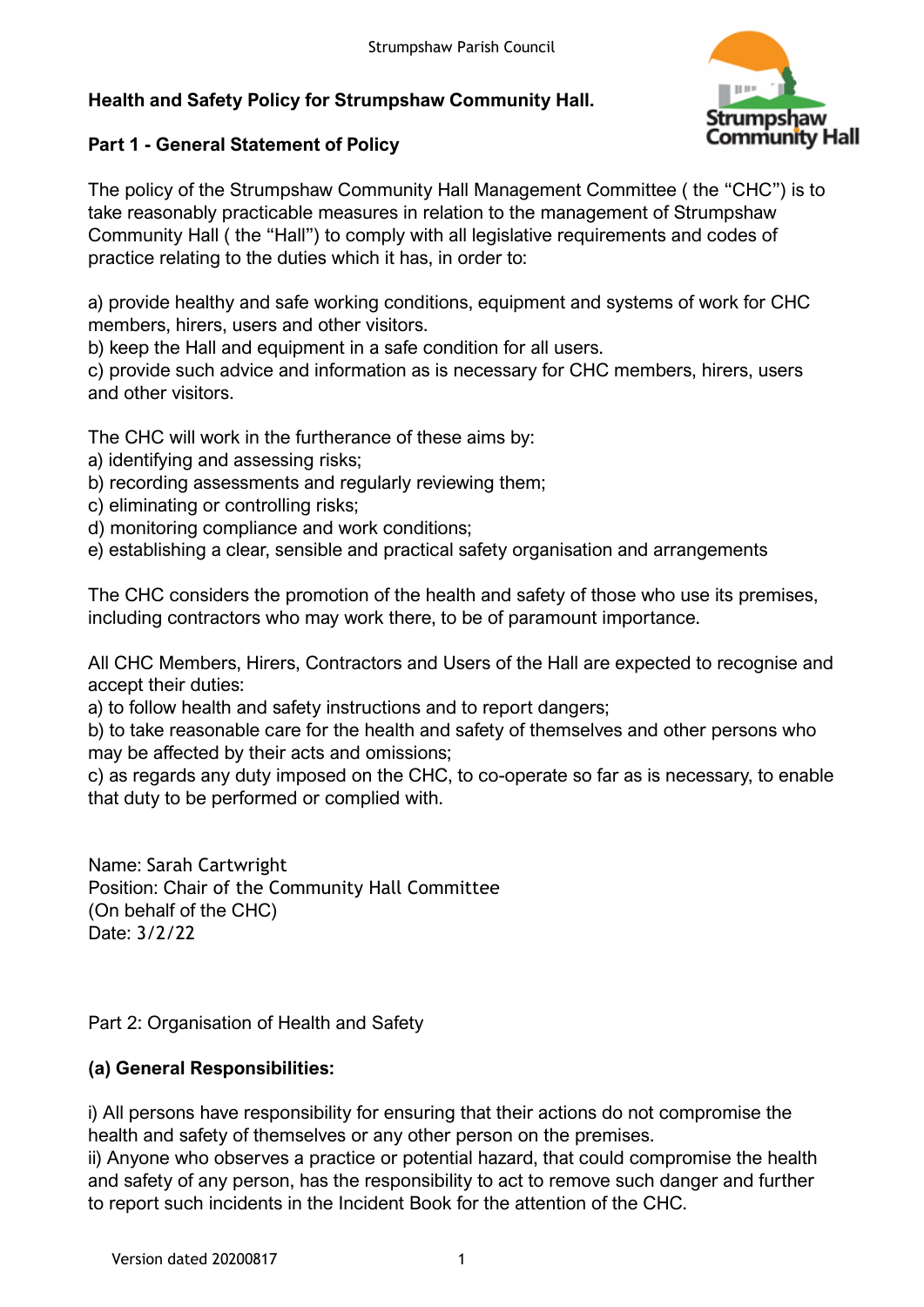iii) Any person noticing potentially hazardous, broken or ineffective equipment has the responsibility to remove such equipment from use immediately, to draw attention to defects by the use of appropriate means (e.g. a warning label) and to note such action in the Incident Book for the attention of the CHC.

**(b) Hirers** are responsible for:

i) complying with all conditions of hire, as set out in the Hiring Agreement, and for ensuring that their organisation/party conducts its activities in line with such conditions, particularly in respect of compliance with all safety requirements and safety notices. Hirers may have responsibilities above and beyond these with regard to insurance and statutory requirements relating to their particular organisation/activity;

ii) ensuring familiarity with fire safety checks (e.g. keeping fire exits clear) and evacuation procedures;

iii) ensuring that adequate safeguards are in place to protect the well-being of the disabled, children and vulnerable adults.

iv) designating a responsible person at each hiring/event who will take charge of evacuation in case of emergency;

v) checking that, if any portable electrical equipment is brought onto the premises, it is safe for use/has been P.A.T. tested

**(c) Contractors** are responsible for:

i) safe working practices in respect of themselves and their employees and for meeting their statutory obligations with regard to Health & Safety legislation and Public Liability Insurance;

ii) having regard to the safety of hall users when working on the premises and/or in respect of anything left/stored on the premises;

iii) advising the CHC of any flammable or toxic substances that may be used in the course of work on the premises.

**(d) The CHC** are responsible for:

i) ensuring that all CHC Members, Hirers, Contractors and Users of the Hall are aware of the Health and Safety Policy;

ii) ensuring that the Health and Safety Policy is fully implemented;

iii) monitoring compliance with Health and Safety quidelines;

iv) regularly assessing and reviewing risks and recording such risks;

v) keeping an 'Incident Book' in which any incidents or actions that have, or might have, affected the health and safety of any person may be reported and in which any defective or broken equipment may be noted;

vi) taking such action as may be necessary to rectify the situation, to correct faults or to arrange repair of equipment to ensure health and safety and noting such action; vii) making such arrangements and releasing such funds as may be necessary to assist in the implementation of this Policy;

viii) making such representations to CHC Members, Hirers, Contractors and Users of the Hall, as may be necessary to ensure their co-operation with Health and Safety Policy, particularly with regard to their actions and activities while on the premises;

ix) cooperating with Hirers, Contractors and Users of the Hall in pursuance of Health and Safety requirements.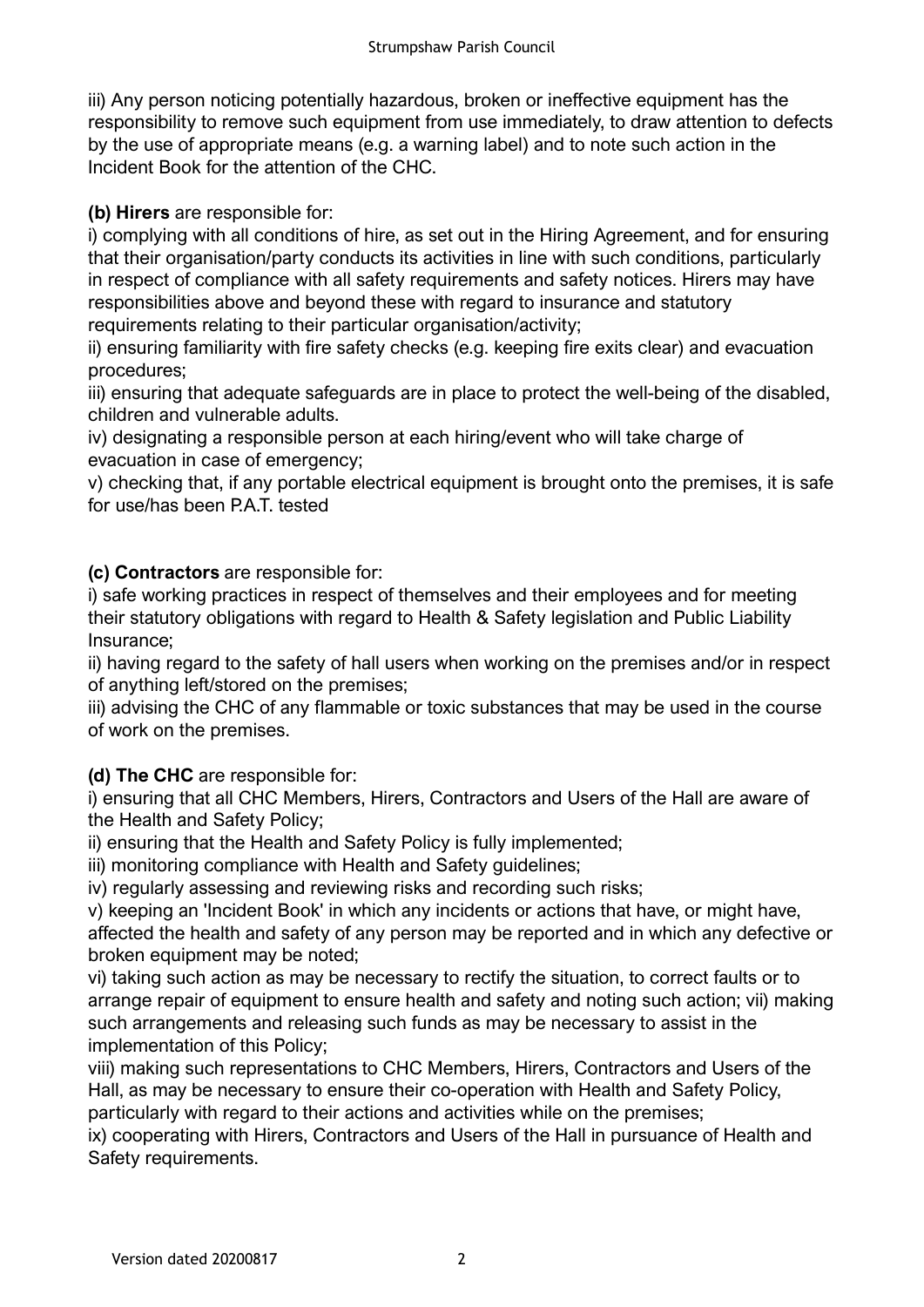The CHC has adopted a policy of rotating primary responsibility for management of some of the tasks associated with running the Hall between CHC members on a regular basis. These tasks will include the following:-

First Aid box: Check and replenish monthly

Reporting of Accidents/ Reporting of Injuries, Diseases and Dangerous Occurrences Regulations 2013.("RIDDOR ") : Minor accidents to be logged by users in the Accident Book. Complete RIDDOR forms as necessary. Checking Accident Book and Incident Book at least weekly or as advised of incidents. Advise CHC of any actions necessary to remove risks

Information to hirers: For each booking check that new hirers have read and agreed to 'Terms and Conditions'. When amendments made to policy/Risk Assessments contact all hirers to inform and gain their acknowledgement.

In addition, the following persons have been delegated by the CHC to be the primary manager for the following:-

Information to contractors: Liaise with contractors (including self-employed persons) before work is started. Gain their acknowledgement that they have seen the Health & Safety Policy/Risk Assessments and are aware of their responsibilities – Hilary Hammond 01603 717749

Insurance: Liaise with the Parish Council to ensure the insurance covering any liabilities that may arise from use of the Hall is adequate and appropriate – Hilary Hammond 01603 717749

Safety Notices : Produce and display relevant safety notices in appropriate areas, including copies of Fire Evacuation Procedures and Floor Plans – Hilary Hammond 01603 717749

Fire precautions and checks: Arrange for annual and periodic inspections of electrical and fire equipment. Keep relevant certificates and display copies on notice board as required. Advise CHC of any actions necessary - Mark Hopkins 07825 568092.

Implementation of Policy: Co-ordinate overall management of policy, including amendments and annual review. Responsible for updating policies and risk assessments and presenting them to the CHC for approval. - Mark Hopkins 07825 568092.

# **Part 3: - Procedures**

The H&S policy document will available to download from the Hall website.

All hirers will be expected to read through the whole of the Standard Hiring Conditions and sign the hiring form as evidence that they agree and accept these conditions. The hiring conditions will inform all hirers about safety procedures at the hall, which they will be expected to follow (e.g. fire evacuation; use of equipment; reporting of incidents/accidents). All contractors will be made aware of Health & Safety Policy, any identified risks and their responsibilities. All aspects of Health & Safety will be reported to the CHC at each full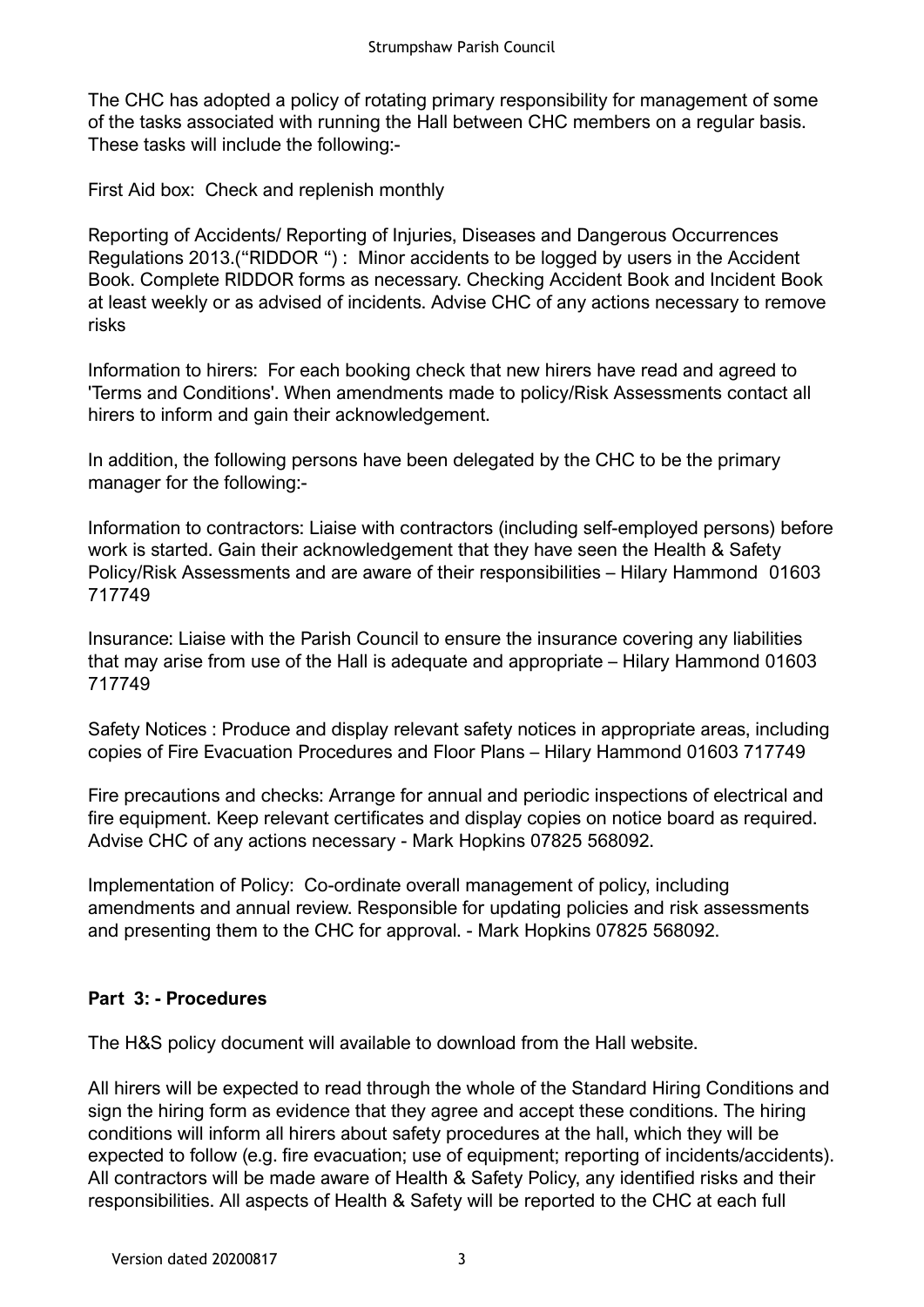committee meeting. The full policy will be reviewed annually, with risk assessments and necessary amendments being made as necessary throughout the year. Such amendments will be appended to the policy documents and made known to CHC Members, Hirers, Contractors and Users of the Hall.

## **Part 4: - General guidelines to be adhered to:-**

These guidelines are provided to assist users in fulfilling their Health & Safety responsibilities.

## **Premises**

• The entrance must be clear of obstacles and hazards at all times that people are entering or leaving the building.

• Wet floors must be made safe by the application of an absorbent, non-slip surface until such time as the floor can be thoroughly dried.

• The premises should be adequately heated, such heating to be used in accordance with manufacturers' instructions and to be adequately maintained and regularly serviced.

• Water should not be heated above 60 degrees Centigrade.

• Any floor coverings should lie flat and edges of rugs/carpets should not be allowed to curl up.

• Spills must be cleared up quickly to prevent slipping.

• Any concerns regarding any electrical installation, plug, lead etc must be notified to the appropriate person/authority immediately.

• Any electrical equipment where there are signs of damage, exposure of components or water penetration etc. must not be touched or operated. A notice should be placed on it warning that it is not to be used.

• All hirers should acquaint themselves with the position of the fuse box/main switch.

• Electrical leads must not be allowed to trail across floors or from areas where they might be pulled or become caught up.

• Fire extinguishers will be regularly serviced and all persons should fully acquaint themselves with the position and mode of operation of all extinguishers.

• All hirers must make themselves aware of the procedure to follow in the event of fire.

• All hirers should be aware of the position of Fire Exits and must ensure that these are kept clear at all times.

• As good practice hirers should have a method to account for the number of persons present during their hire.

• Kettles should not be over-filled, nor should the leads be left to trail over the edge of the work top.

• Children should only be in the kitchen when under the direct supervision of an adult and not at any other time.

• All cleaning solutions etc. must be kept out of the reach of children.

• Due care should be exercised in the car park area.

• All equipment should be adequately maintained to ensure that there are no sharp edges, loose screws, splinters etc. and that it is fit for purpose.

• Any freestanding equipment should be sturdy or adequately secured to prevent it from being moved or toppled.

• All persons should exercise care in storage areas, both while removing and replacing items. Each person is responsible for ensuring that any item they stack or replace on a shelf cannot fall or be knocked and so cause injury.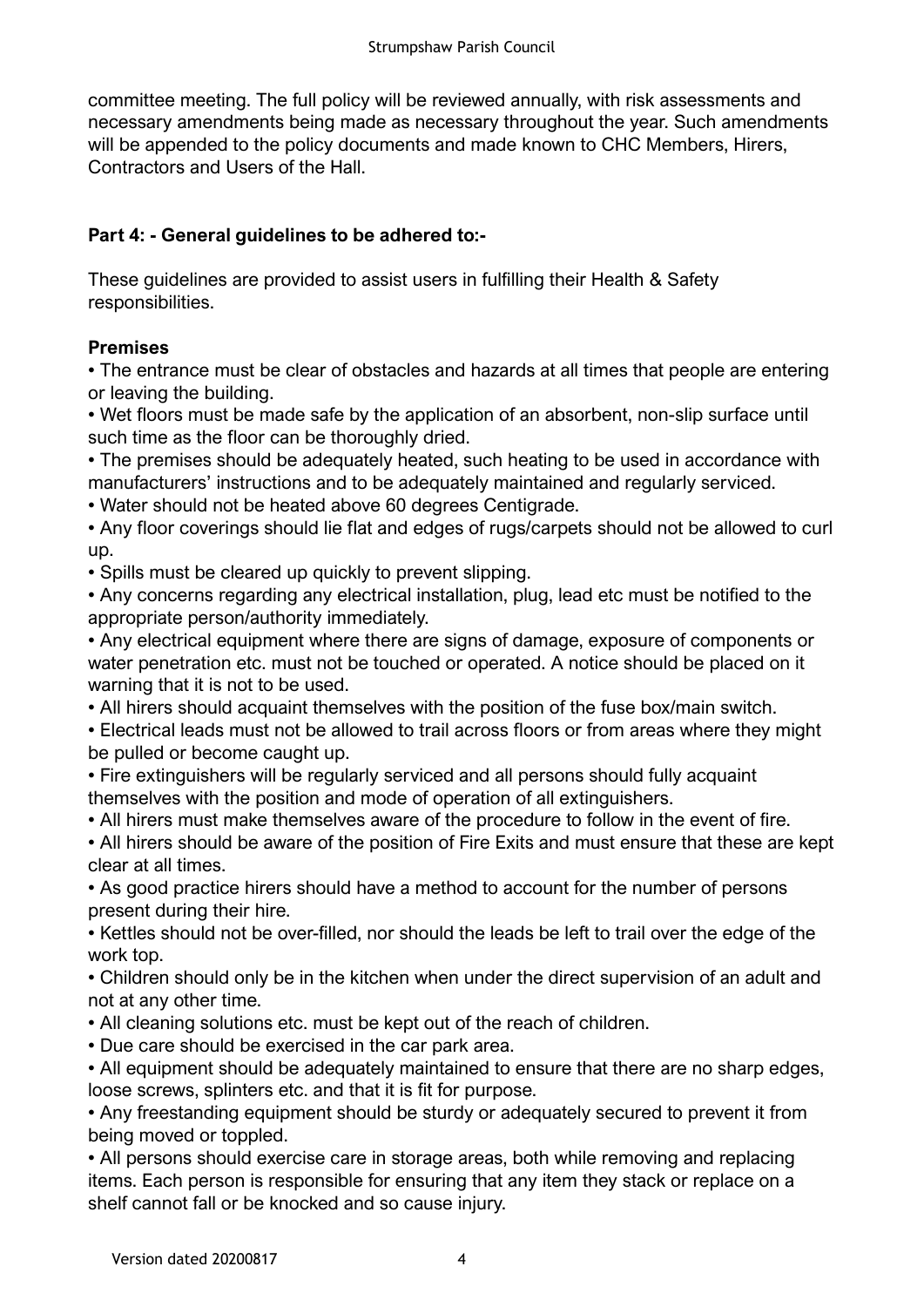• Hirers are responsible for the safety of people on the premises during the period of their hire and should supervise as necessary.

#### **Working Practices**

It is an individuals personal responsibility to protect themself from injury when lifting, carrying, pulling or pushing. In order to do this the following guidelines should be observed:

• Do not attempt to lift anything believed to be beyond individuals capability.

• Ask for help with large, heavy or awkward items.

• Where possible, lighten the load, separate items so that they are more manageable.

• When lifting heavy objects bend knees and keep the back straight, ask for assistance if necessary.

Similarly, with reaching to remove/replace something on a high shelf or to position something on the wall above head height, it is the individuals responsibility to protect themself from injury, as well as to safeguard others by acting responsibly. In order to do this the following guidelines should be followed:

• Ensure that there is sufficient elevation to see what is being done and do not attempt to pull something from a shelf above head height without first checking that it is safe to do so.

• Use an appropriate ladder or step to enable you to improve reach, do not stand on chairs - not only could a resultant fall cause injury but could also lead to the injury of others

nearby. • Ask for help if necessary.

• Do not work at height, on steps or ladders until they are properly secured and another person is present.

Wear suitable protective clothing/eye protection when undertaking tasks that may involve contact with toxic substances or dust/debris etc.

## **Hygiene**

In the interests of health good hygiene practices are essential. The following guidelines should be observed:

• Disposable paper hand towels must be provided.

• Plastic gloves should be readily available and should be worn at all times that there might be contact with body fluids e.g. when cleaning toilet areas or for dealing with spilt blood from whatever cause.

• All surfaces at which food is to be prepared or eaten must first be thoroughly cleaned with an appropriate cleaner.

• Hands must be thoroughly washed before food preparation.

## **First Aid**

A well stocked and appropriately labelled First Aid Box is available in the kitchen

## **Accident Book**

This book is used to record all cuts, bumps, falls etc. as well as more serious accidents and near misses. It is kept in the main kitchen.

The important details to be recorded are:

- the name of the casualty
- the date, time and place that the incident/accident occurred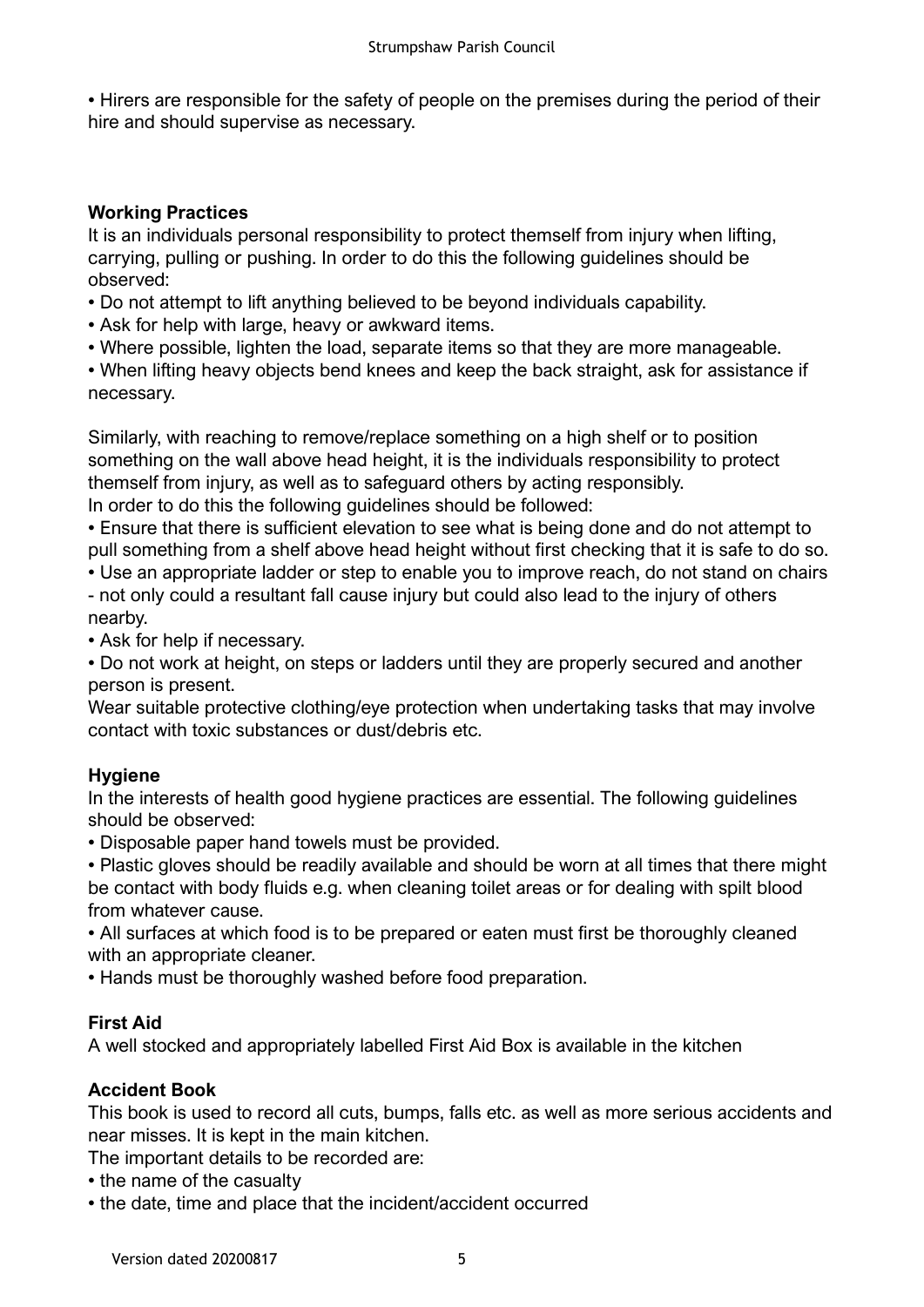- the cause of the accident i.e. what happened
- a brief description of the injury (if any) sustained
- the first aid (or other) treatment administered and by whom
- whether or not medical aid had to be sought
- the name of the person who dealt with the incident.

#### **Incident Book**

Any person being aware of any practice, action or incident that has, or could have been, injurious to the health of any person, has a duty to record such incident in the Incident Book for the attention of the CHC. The book is kept in the main kitchen. Any person discovering a faulty or broken piece of equipment should take appropriate action to remove such equipment where practicable and leave a notice on it advising it is not to be used. They should also record all details in the Incident Book for the attention of the CHC.

#### **Part 5: Relevant Information**

1. Fire Precautions and Checks:

A Fire Risk Assessment was carried out on 20 March 2020 by Andrew Goodall, EA Safety Limited on behalf of Flameskill Limited, Flameskill House, Morton Peto Rd, Great Yarmouth NR31 0LT in accordance with the Regulatory Reform (Fire Safety) Order 2005. This will be updated annually.

A plan of the Hall showing the fire alarm points, fire exits and fire fighting equipment is attached.

2. Checking of Equipment, Fittings and Services:

Weekly: Door mats and stops, clocks, toilets, water boilers/heaters, accident book, fridges, outside lights, emergency lighting, fire doors, all lights, torch, water boilers and fire alarm. Monthly: First Aid Box, locks and sockets Half Yearly: Window cleaning, outside gutters, Yearly: Fire extinguishers, electrical certificate.

3.. Procedure in case of accidents:

There is no phone available at the Hall. In an emergency, telephone 999 and request the appropriate service(s).

The address of the Hall is:-

Strumpshaw Community Hall, Mill Road, Strumpshaw, Norwich. NR13 4FS. What3Words- Ruling; Ruling: Butchers.

The location of the nearest hospital Accident and Emergency/Casualty Department is Norfolk and Norwich University Hospital, Colney Lane, Norwich, NR4 7UY. (01603 286286)

The location and telephone number for the nearest doctor's surgery is Brundall Medical Partnership, 27 The Dales, Brundall, Norwich NR13 5RP (01603 712255)